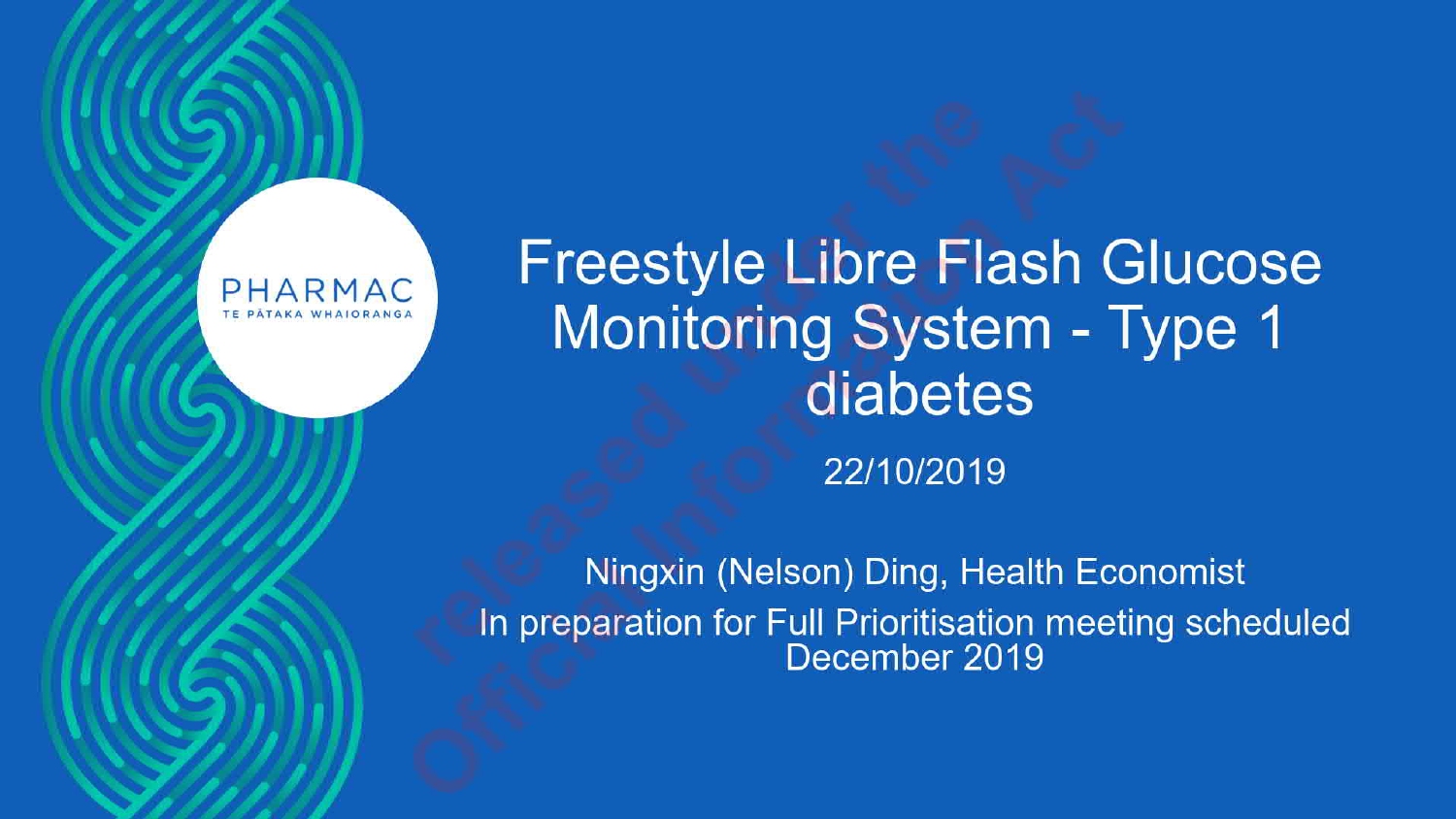## Disease Description

- Type 1 diabetes mellitus is a chronic disease resulting from the autoimmune destruction of pancreatic beta-cells resulting in insulin deficiency. This leads to hyperglycaemia and the potential to develop ketoacidosis. **relative is a chronic disease resulting from the resulting in insulin deficiency. This leads etoacidosis.**<br> **life-long disease that is most often diagnosed in adults.**<br> **example 1.10% of them are type 1.1.**<br> **example 1.10**
- Type 1 diabetes is a life-long disease that is most often diagnosed during childhood, with only 25% cases diagnosed in adults.
- There are likely to be approximately 25,000 individuals with type 1 diabetes in New Zealand (253,000 diabetes patients in 2018; 10% of them are type 1).
- The Subcommittee considered that while the prevalence of type 1 diabetes is higher in European/Pakeha than Māori and Pacific peoples, Māori and Pacific peoples have poorer long-term outcomes. **Official International International International International International International International International International International International International International International International In**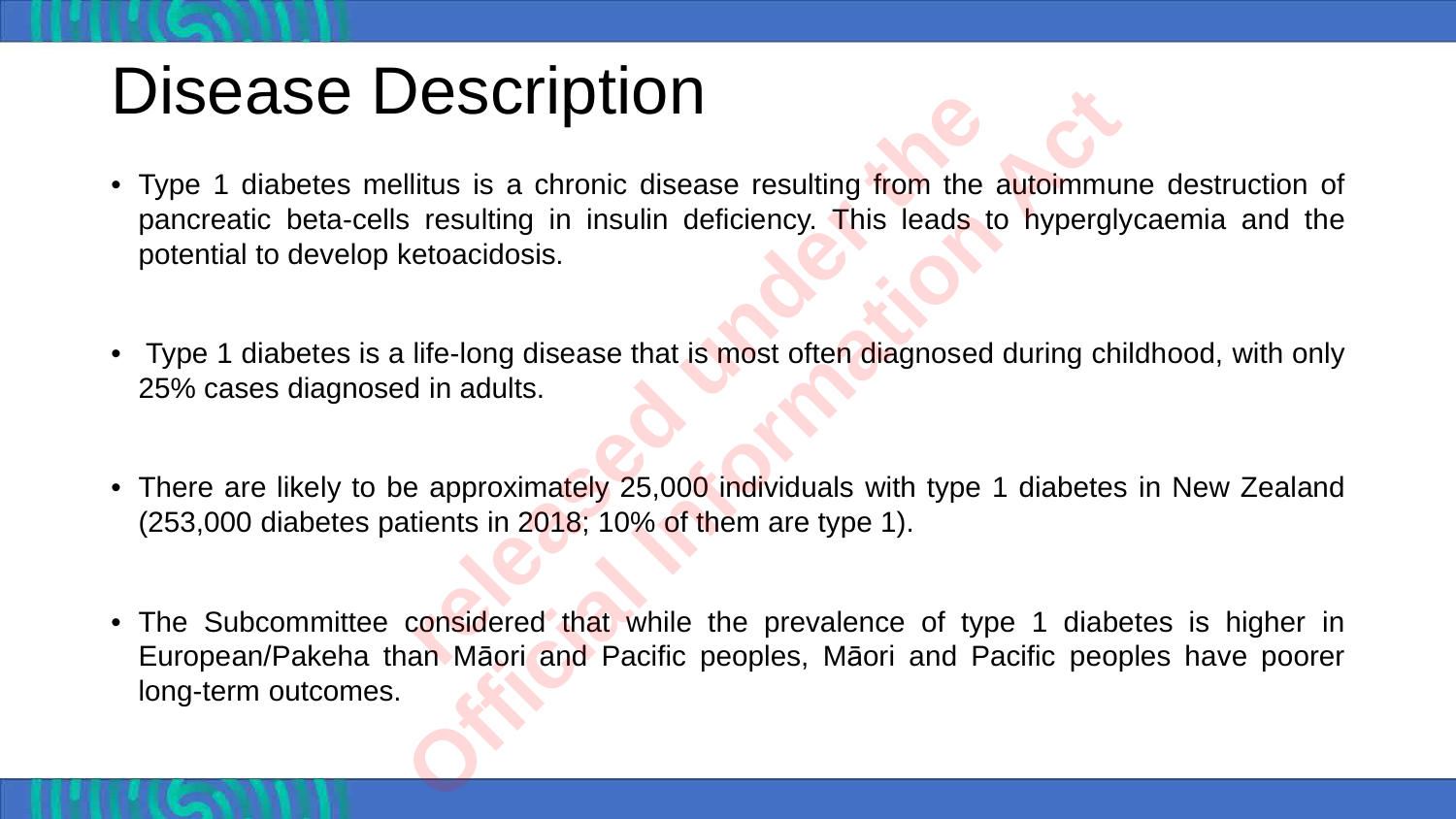#### Health Need & Current Treatments

- Patients typically present with polyuria, polydipsia, and weight loss.
- Appropriate therapy with exogenous insulin prevents severe hyperglycaemia and ketoacidosis, but maintaining glucose levels within the normal range is difficult. **EXECUTTENT ITEATMENTS**<br>present with polyuria, polydipsia, and<br>py with exogenous insulin prevents s<br>but maintaining glucose levels with<br>assessing blood glucose is to self-<br>ween 4 to 10 times per day (finger-pri **Example 11 Featments**<br>present with polyuria, polydipsia, and weight look<br>apy with exogenous insulin prevents severe h<br>b. but maintaining glucose levels within the not<br>assessing blood glucose is to self-monitor<br>tween 4 to
- Current care for assessing blood glucose is to self-monitor using a blood glucose meter between 4 to 10 times per day (finger-prick).

• Substantial burden to caregivers and families.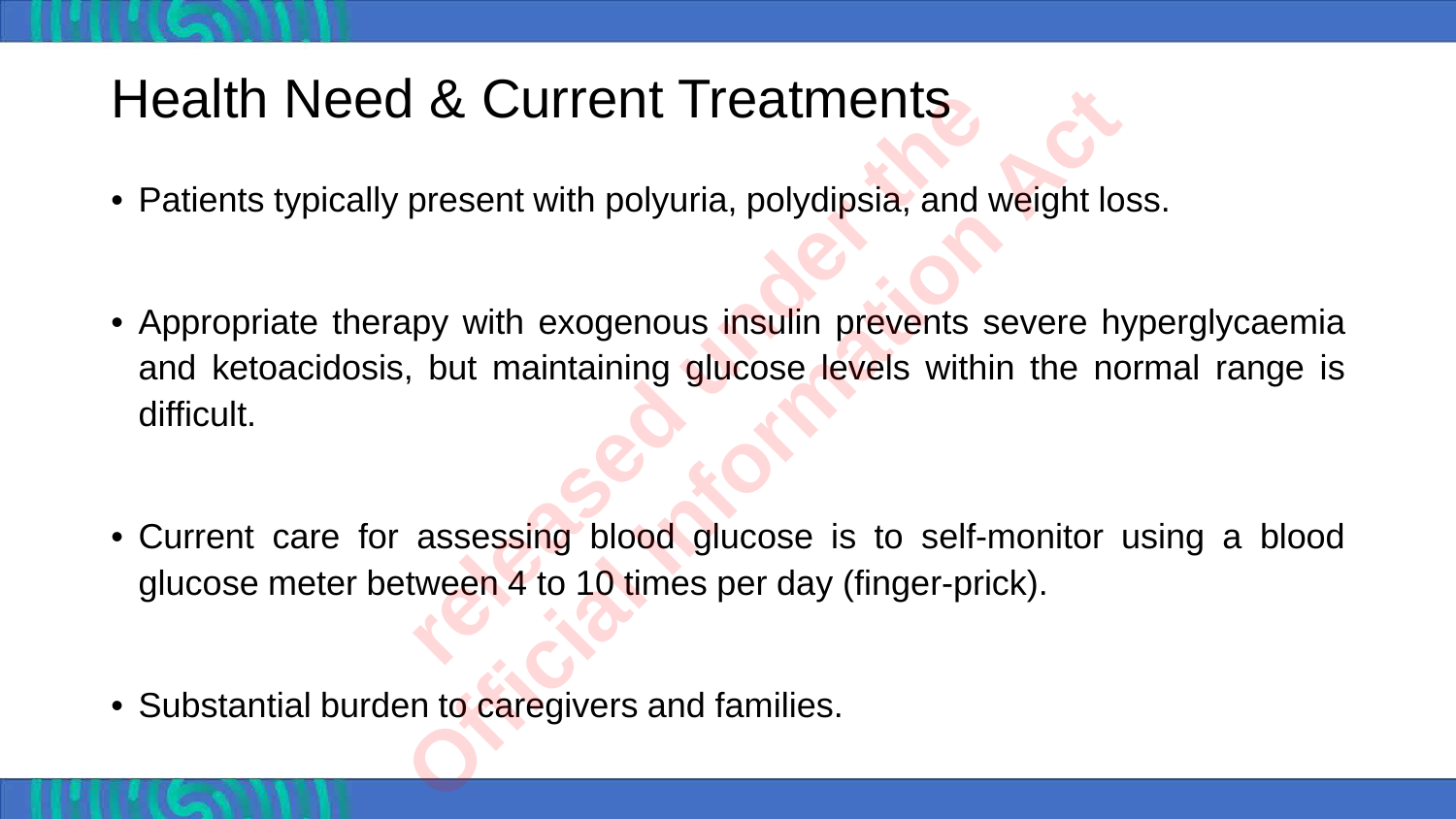## Proposal Background

- The funding application was received in November 2017.
- The Subcommittee recommended that the FreeStyle Libre Flash Glucose Monitoring System be funded with high priority for certain patients with type 1 diabetes (2019) **release to the Strategier of the Strategier of the Strategier exercemmended that the FreeStyle m be funded with high priority for ce Sackground**<br>
lication was received in November 2017.<br>
ee recommended that the FreeStyle Libre Flat<br>
am be funded with high priority for certain pati<br>
(2019)<br>
Carrier Carrier Carrier De Carrier Carrier De Carrier Carrier D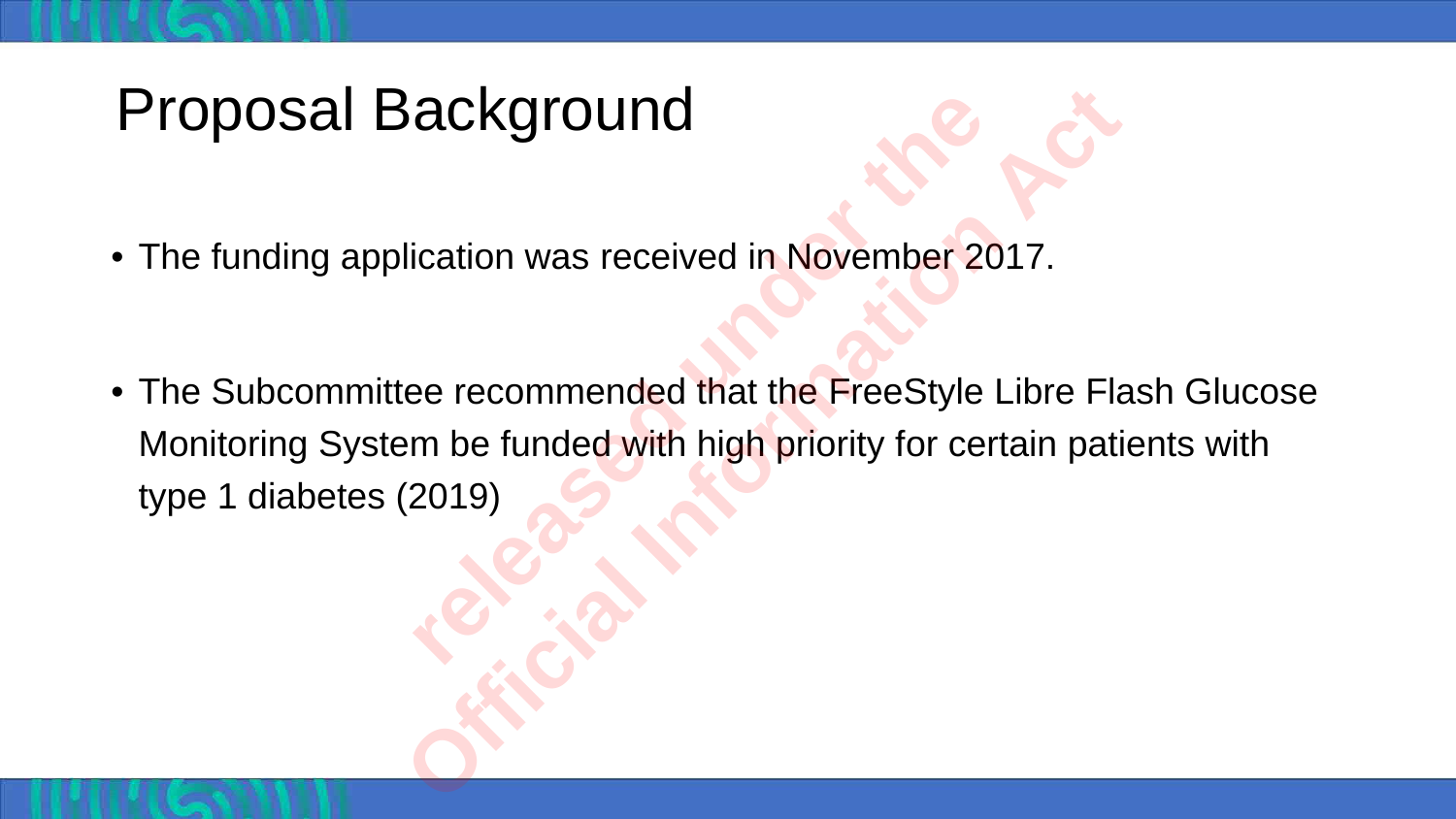#### PICO

Intervention: Freestyle Libre Flash Glucose Monitoring System

Comparator: self-monitor using a blood glucose meter

The targeted patients are (Initial application):

1 diabetes only from a relevant specialist or nurse practitioner. Approvals valid for 9 months for applications meeting the following criteria: **release Monitoring System**<br> **release Monitoring System**<br> **release of the propriations:**<br> **release thas undergone a pancreatectomy or has cystic fibrosis-related diabe<br>
age or older; and<br>
betes (≤58 mmol/mol); and<br>
ding, o Charging Constant Act and Science Constant Act and Science Constrained Machineters (s58 mmol/mol); and**<br>
Biological Information Approvals valid for 9 months for applications meeting the following<br>
The mas undergone a panc

All of the following:

- 1. Patient has type 1 diabetes or has undergone a pancreatectomy or has cystic fibrosis-related diabetes; and
- 2. Patient must be four years of age or older; and
- 3. Patient has well controlled diabetes (≤58 mmol/mol); and
- 4. Any of the following:
- 4.1. Patient is pregnant, breastfeeding, or actively planning pregnancy; or
- 4.2. Patient undertakes intensive self-monitoring of blood glucose, defined as monitoring at least eight times daily; or
- 4.3. Patient meets the funding criteria for insulin pump therapy where a successful trial of FreeStyle Libre may avoid the need for pump therapy; or
- 4.4. Patient has recently developed impaired awareness of hypoglycaemia; or
- 4.5. Patient has been admitted to hospital at least twice in the previous 12 months with diabetic ketoacidosis or hypoglycaemia; or
- 4.6. Patient requires a third party to carry out monitoring and where conventional blood testing is not possible.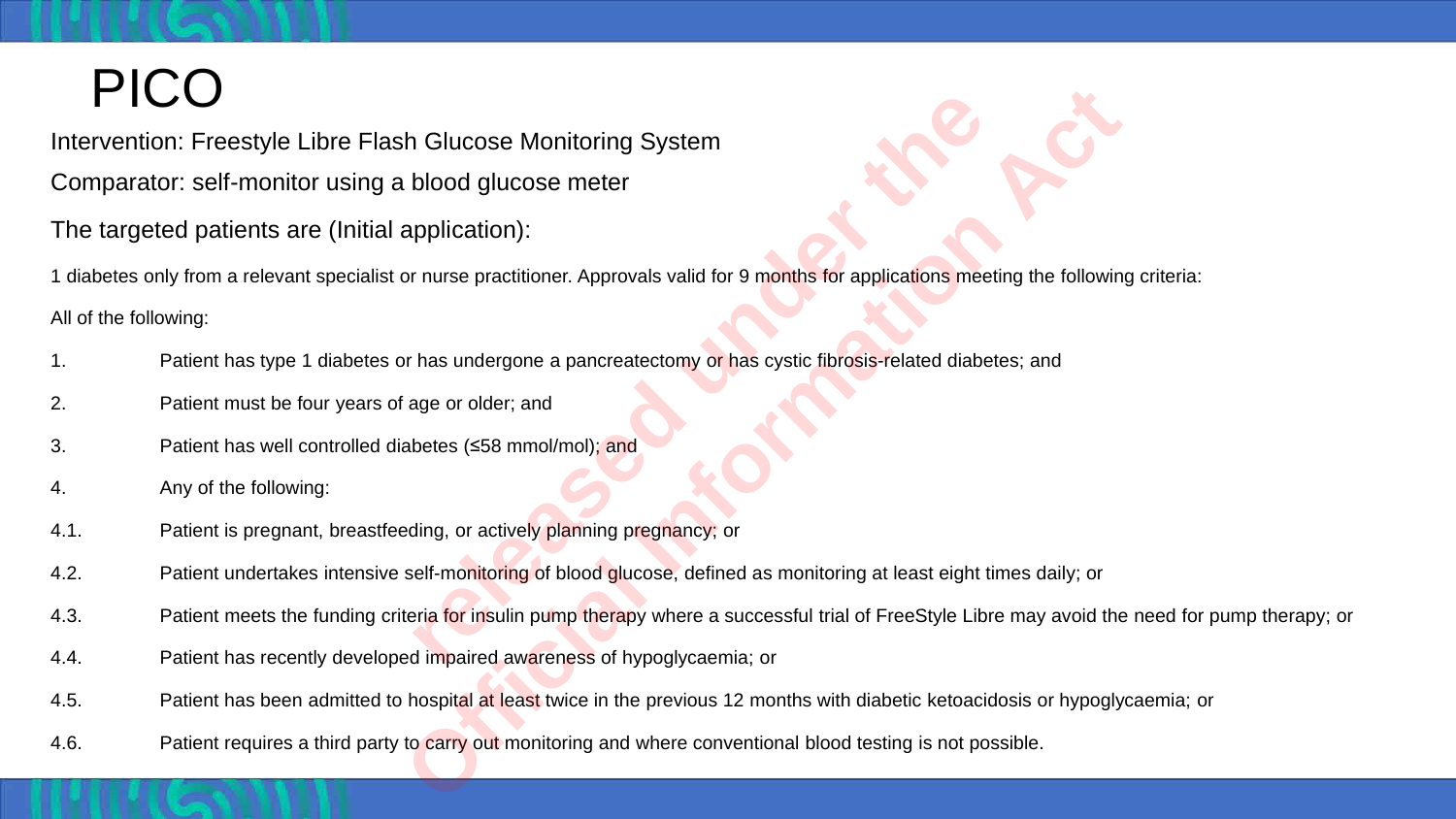# PICO

• Renewal application – (type 1 diabetes) only from a relevant specialist or nurse practitioner. Approvals valid for 24 months for applications meeting the following criteria: tion – (type 1 diabetes) only from a r<br>
r. Approvals valid for 24 months for a<br>
ria:<br>
b derive benefit from flash glucose monitorir<br>
hypo, severe hypo events, costs tion – (type 1 diabetes) only from a relevant spectrum of the Approvals valid for 24 months for application eria:<br>
o derive benefit from flash glucose monitoring.<br>
hypo, severe hypo events, costs

Patient is continuing to derive benefit from flash glucose monitoring.

• Outcomes: hours in hypo, severe hypo events, costs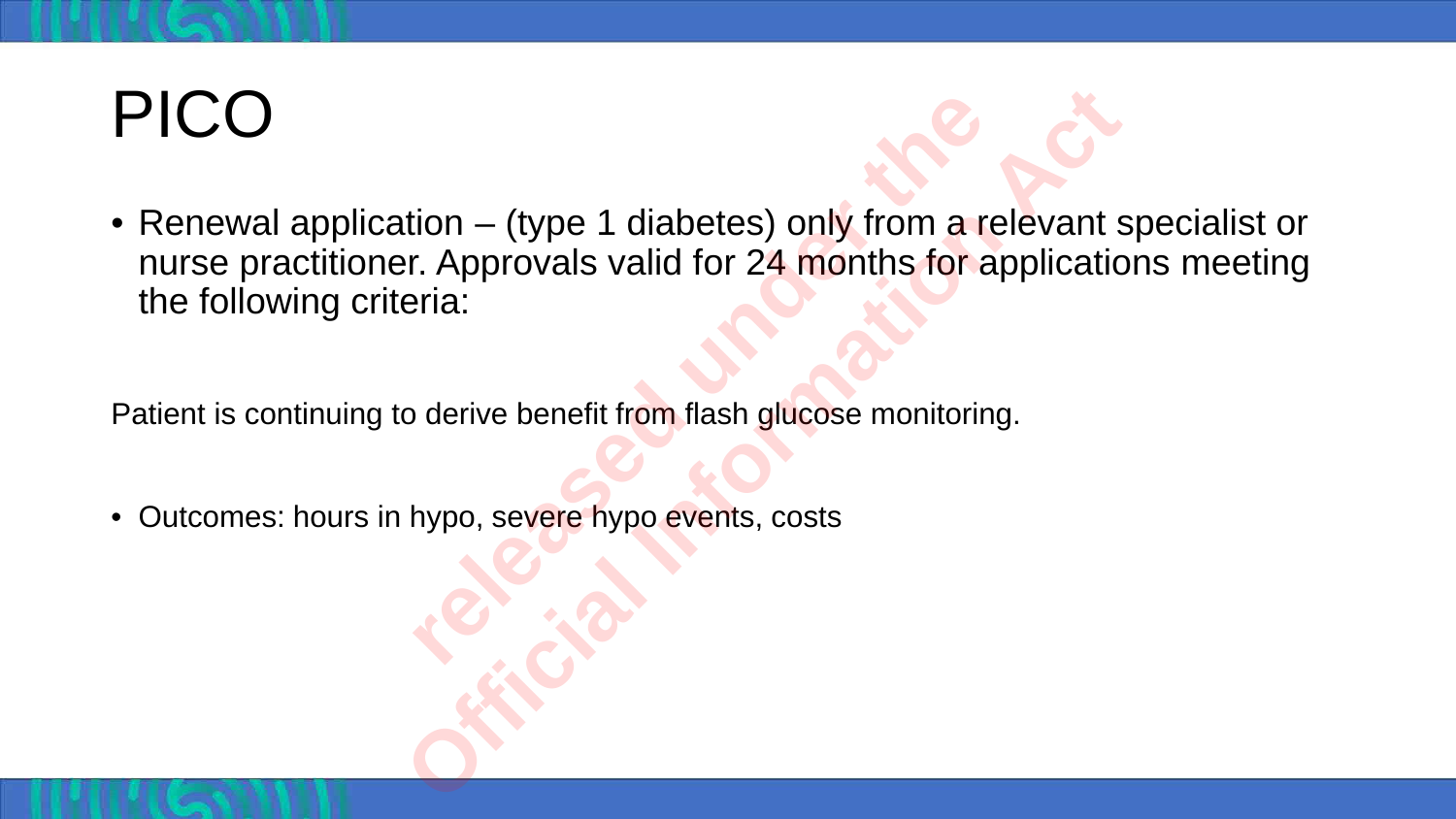#### Clinical Evidence

- Key evidence by PTAC: IMPACT trial (Bolinder et al. Lancet. 2016;388:2254-2263)
- Hypo hours per day: Free style: 3.38h baseline, 2.03h (end of 6 month)

Control group (finger-prick): 3.44h baseline to 3.27h Difference in difference: 1.18h (significant) **relative INPACT trial (Bolinder et al. Lancet. 2016;388:2254-2:**<br>
style: 3.38h baseline, 2.03h (end of 6 month)<br>
rol group (finger-prick): 3.44h baseline to 3.27h<br>
rence in difference: 1.18h (significant)<br>
e style: 1.81 b **ICCE**<br>
IMPACT trial (Bolinder et al. Lancet. 2016;388:2254-2263)<br>
e style: 3.38h baseline, 2.03h (end of 6 month)<br>
trol group (finger-prick): 3.44h baseline to 3.27h<br>
rence in difference: 1.18h (significant)<br>
ee style: 1.

• Hypo events per day: Free style: 1.81 baseline to 1.32

Control group: 1.67 baseline to 1.69 Difference in difference: 0.47 (significant)

- Hypo events per day: Free style: 1.81 baseline to 1.32
- Pietropaolo et al. : hypo required admission to ED or hospitalization: 0.02-0.5 events per patient per year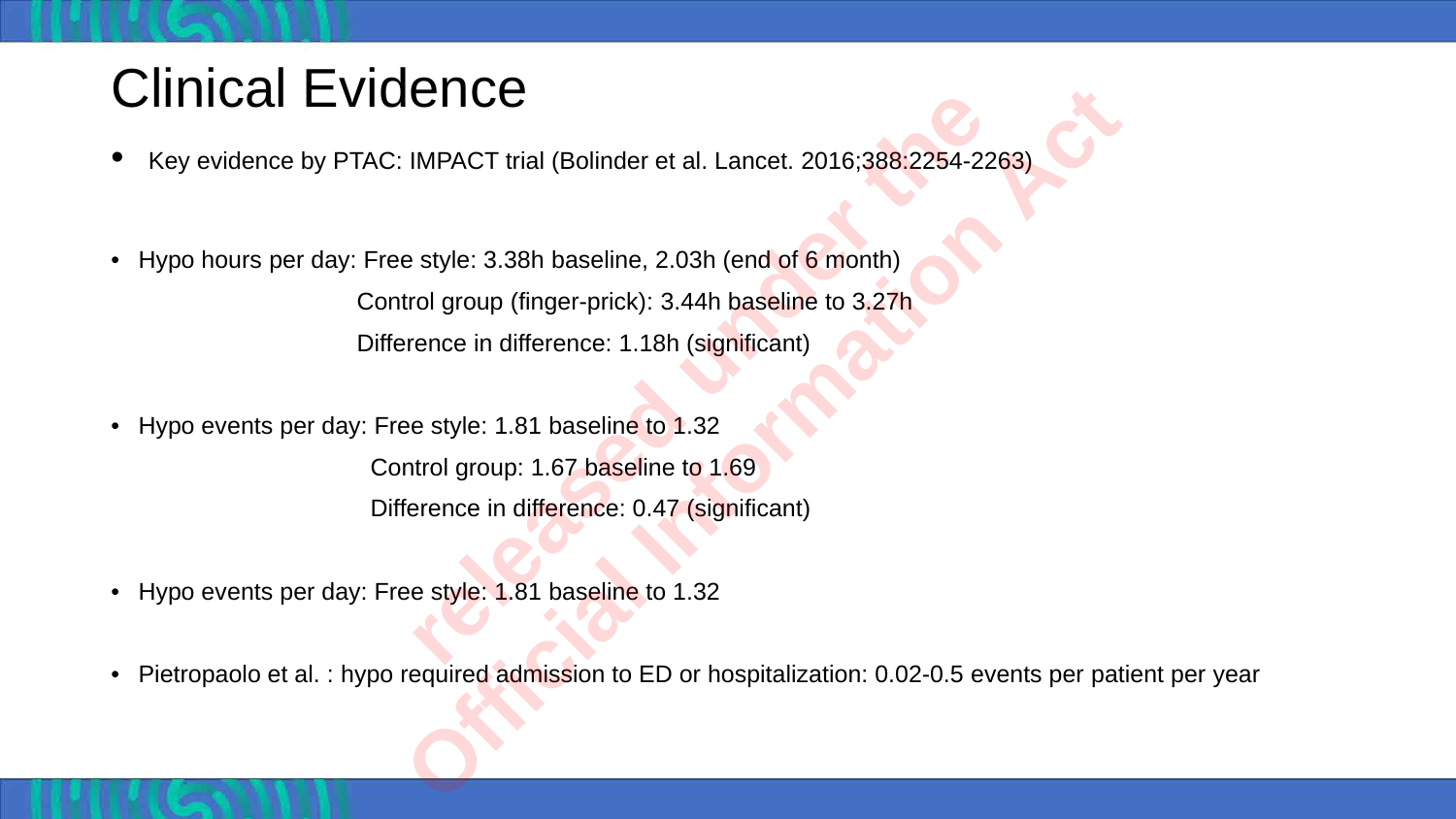## **Clinical Evidence**

• Combined Pietropaolo et al. and Bolinder et al. :

if we assume that the ratio between hypo required admission to ED and<br>hypo events per day is constant, then the number of admission is expected<br>to decrease by 0.004 to 0.11 events per patient per year

• Matza et al.: QoL from EQ5D: free style: 0.882,

conventional (finger prick): 0.851

Problem: population in the trial were not type 1 diabetes patients !!!

• Difference:  $0.03 + or - 0.053$  (might be 0 or even negative) Are there benefits ???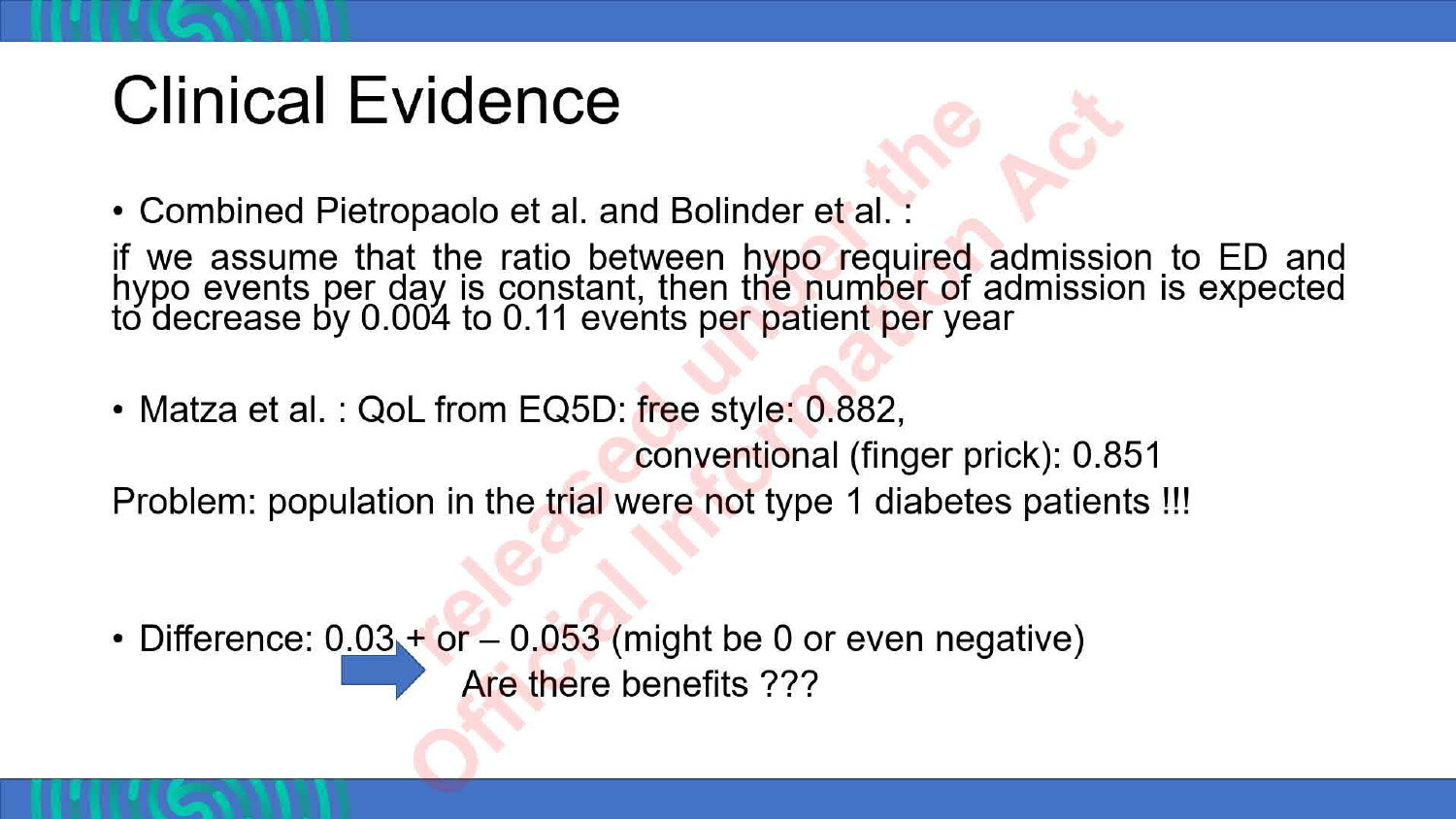### Key Assumptions

• Time Horizon: per day



- A sensor lasts up to 14 days (there would also likely be incidents where the adhesive failed or the sensor was displaced, meaning that patients would require another sensor prior to the 14 day period). **PLIOTIS**<br>
days (there would also likely be incidents where the<br>
that patients would require another sensor prior to<br>
be replaced every two years.<br>
sume severe but no admission to ED or hospitaliza<br>
n to ED decreases by 0. **OFFICIONS**<br>
Stays (there would also likely be incidents where the adhesive<br>
g that patients would require another sensor prior to the 14 day<br>
be replaced every two years.<br>
Sume severe but no admission to ED or hospitaliza
- A reader would need to be replaced every two years.
- Hypo hours per day (assume severe but no admission to ED or hospitalization) decreases by 1.18h/d.
- Hypo required admission to ED decreases by 0.004 events by year.
- Self-monitor using a blood glucose meter 4 times/d. Hence 4 strips /d.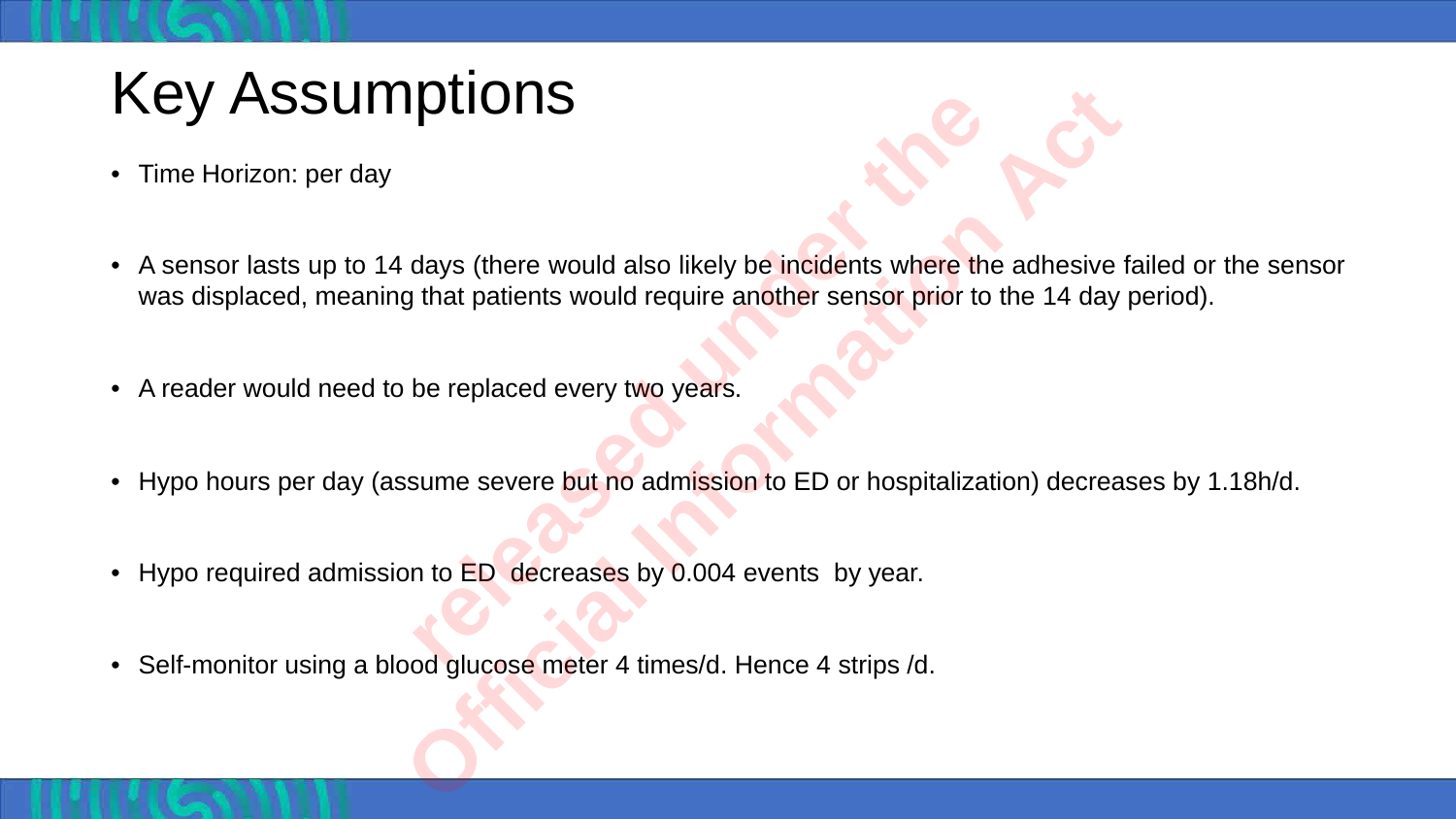#### **Model Structure** free style free style vs control control  $c_{\text{m}}$  combulence = 0<br>  $c_{\text{m}}$  ED = 326<br>  $c_{\text{m}}$  reader = Withheld  $c$  sensor =<br>Withheld under c\_strips\_day = disutility\_hypo\_hour<br>= 0.0000166  $ED_events_day =$ <br> $0.004/365$ other\_incre\_utility...  $= 0$ time\_docrease\_hy...<br>= 1.18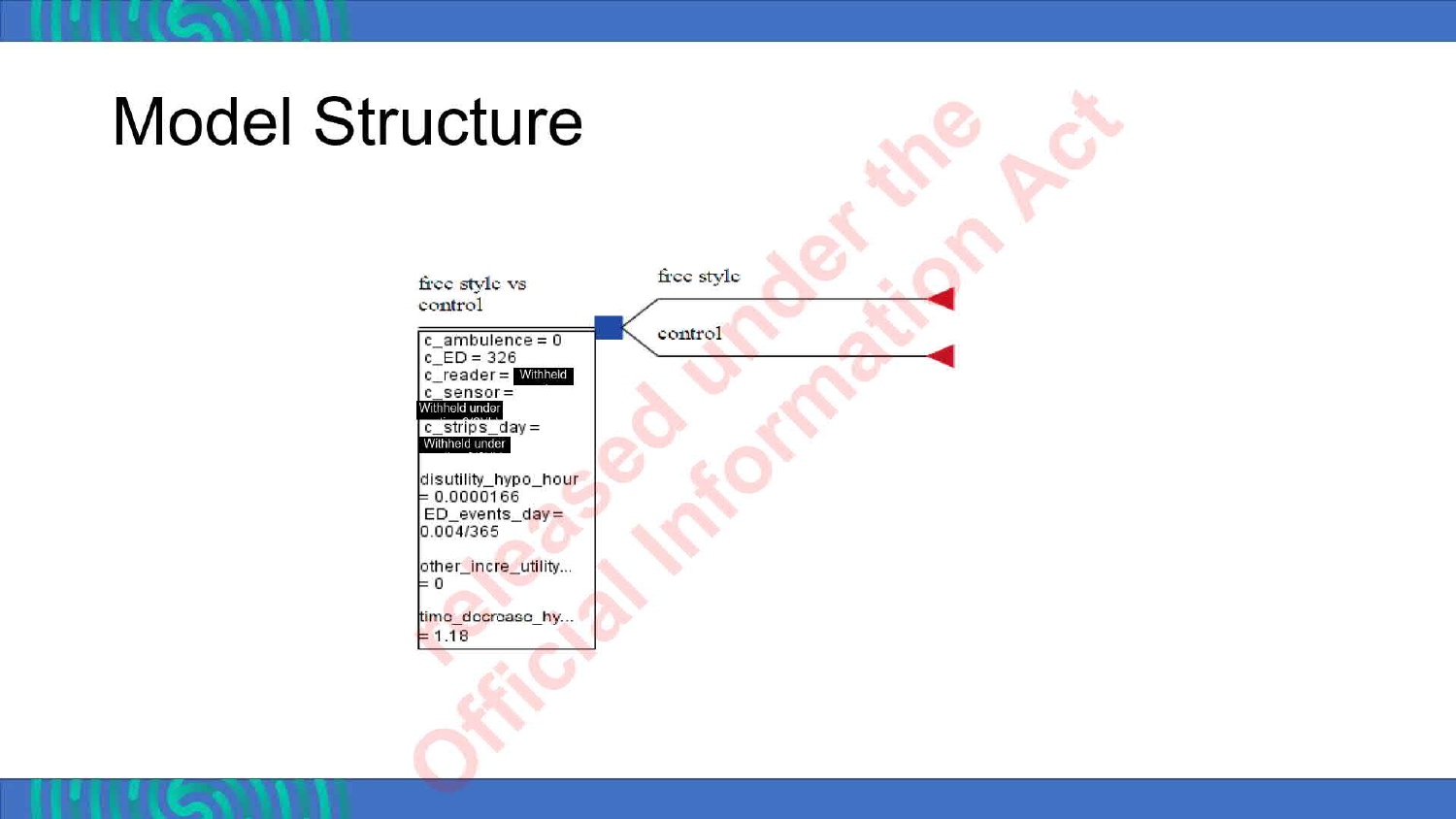# Costs & Qol



| Parameter             | <b>Value</b>              |
|-----------------------|---------------------------|
| ED admission (DRG)    | \$326                     |
| Reader per year       | Withhel<br>d under        |
| Strips per 50         | Withheld<br>under section |
| Sensor (last for 14d) | Withheld<br>under section |
|                       |                           |

| <b>Parameter</b>                    | <b>Value</b>                              |
|-------------------------------------|-------------------------------------------|
| Fear of hypoglycemic epidose        | $0.995 - 1$                               |
| Severe hypoglycemics episodes       | 0.85                                      |
| QALYs gain from avoid hypo per hour | $(0.995 - 0.85) / (365 * 24) = 0.0000166$ |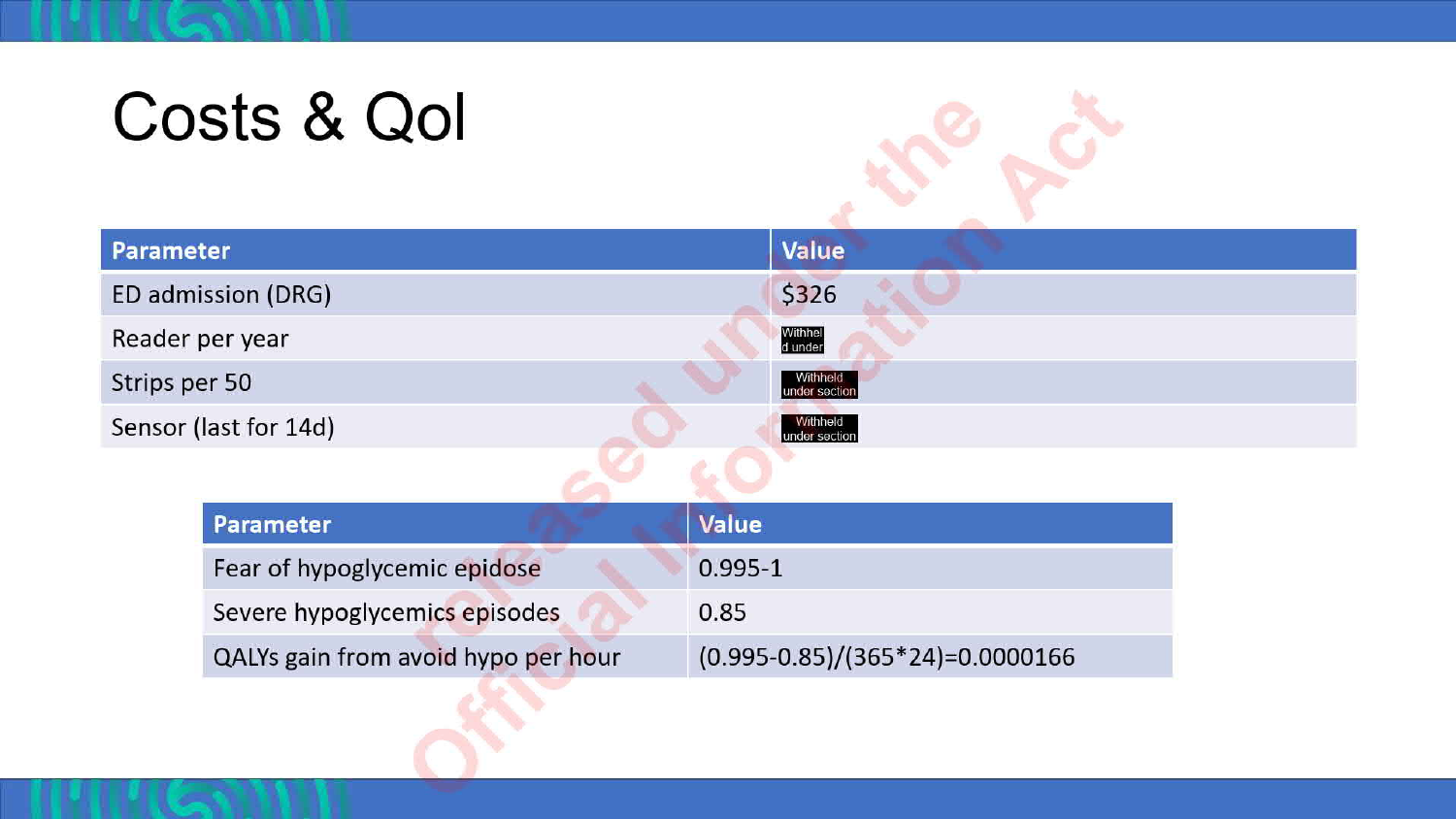# **Results**



|            | <b>Costs</b>      | Incre cost        | Incre Eff | <b>ICER</b>                                                    |
|------------|-------------------|-------------------|-----------|----------------------------------------------------------------|
| Control    | Withheld<br>under |                   |           |                                                                |
| Free style | Withheld<br>under | Withheld<br>under | 0.0000196 | Withheld under section 9(2)(b)(ii), 9(2)(ba)(i) and<br>9(2)(j) |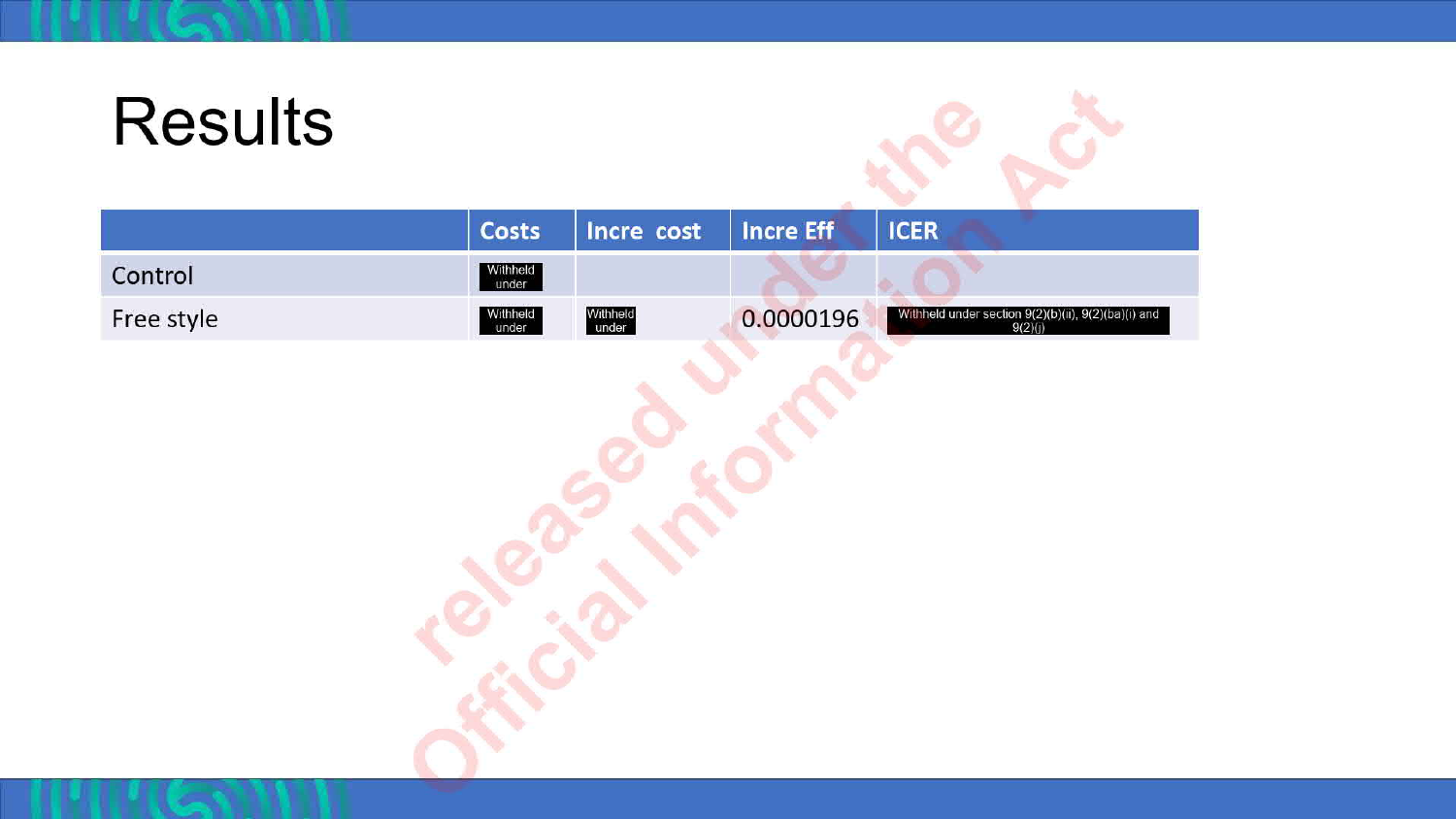#### **Sensitivity Analysis**

- Add ambulance cost if admission to ED  $\bullet$
- QoL from Matza (now includes the disutility from frequent finger pricks) ٠
- 10 Strips per day  $\bullet$
- Hypo hours per day increase or decrease by 50%  $\bullet$
- ED costs and sensor costs increase or decrease by 50%.  $\bullet$

|                                                             | Withheld under section 9(2)(b)(ii), 9(2)(ba)(i) and 9(2)(j)                                                                                                  |  |  |  |  |
|-------------------------------------------------------------|--------------------------------------------------------------------------------------------------------------------------------------------------------------|--|--|--|--|
| Withheld under section 9(2)(b)(ii), 9(2)(ba)(i) and 9(2)(j) |                                                                                                                                                              |  |  |  |  |
|                                                             | Withheld under section 9(2)(b)(ii), 9(2)(ba)(i) and 9(2)(j)<br>Retail pricing from Australia suggest the unit cost of each reader is approximately NZD\$100. |  |  |  |  |

- The decrease in hypo events required emergency admission or hospitalization changed to 0.11 per year
- QALYs gain from avoid hypo per hour: min: 0 (only in the possible range)

max: (1-0.85)/365/24=0.0000171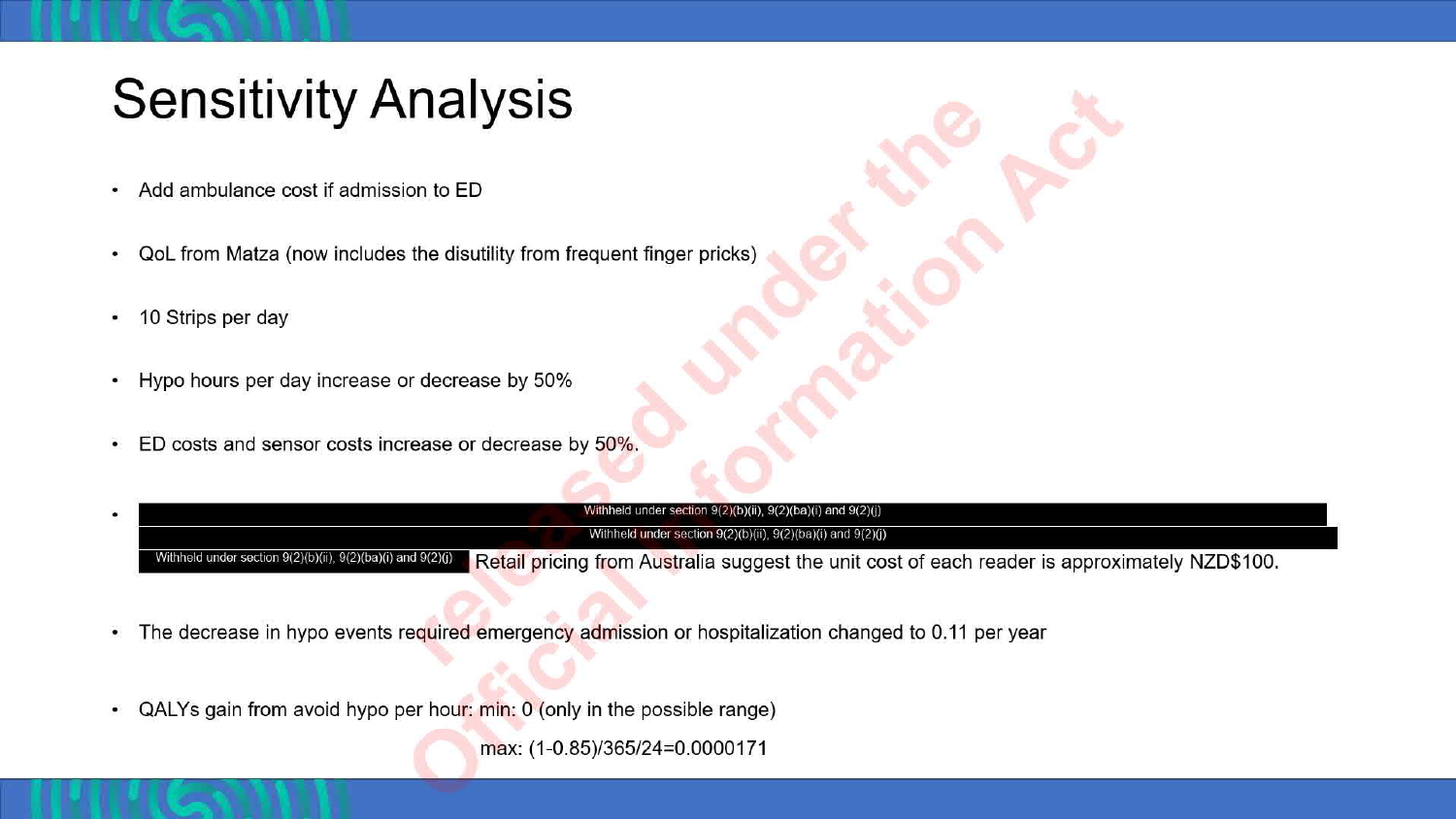### **Results**

- Likely range: section 9(2)(b)(ii), QALYs / \$m (driven by strips and readers)
- Possible range: dominated to  $\frac{m}{m}$  QALYs / \$m (driven by utility increase)
- . In Sweden(FreeStyle Libre, TLV 2017): NZD\$25,900 to \$190,500 per QALY (5.2 to 39.0 QALYs per \$M).

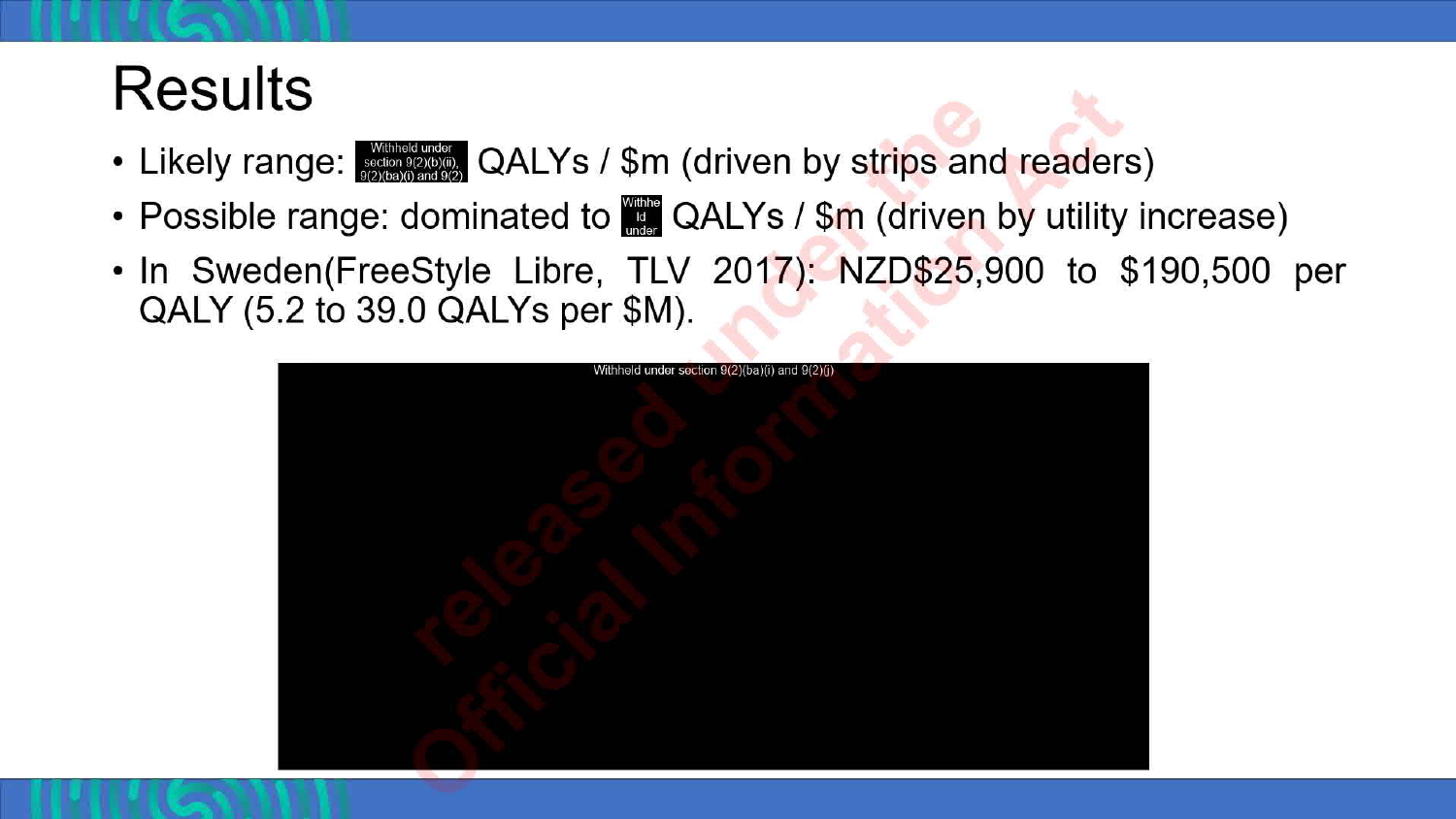## BIA

- Type 1 Diabetes: 10% of the whole diabetes
- Increase by 5% per year.
- Uptake rate: 0.4 first year, 0.6 second year, then 0.1 increase every year **releases**<br> **10% of the whole diabetes<br>
4 first year, 0.6 second year, therefore GP visit per year as more** es: 10% of the whole diabetes<br>% per year.<br>0.4 first year, 0.6 second year, then 0.1<br>more GP visit per year as more availab
- May add one more GP visit per year as more available data now GP have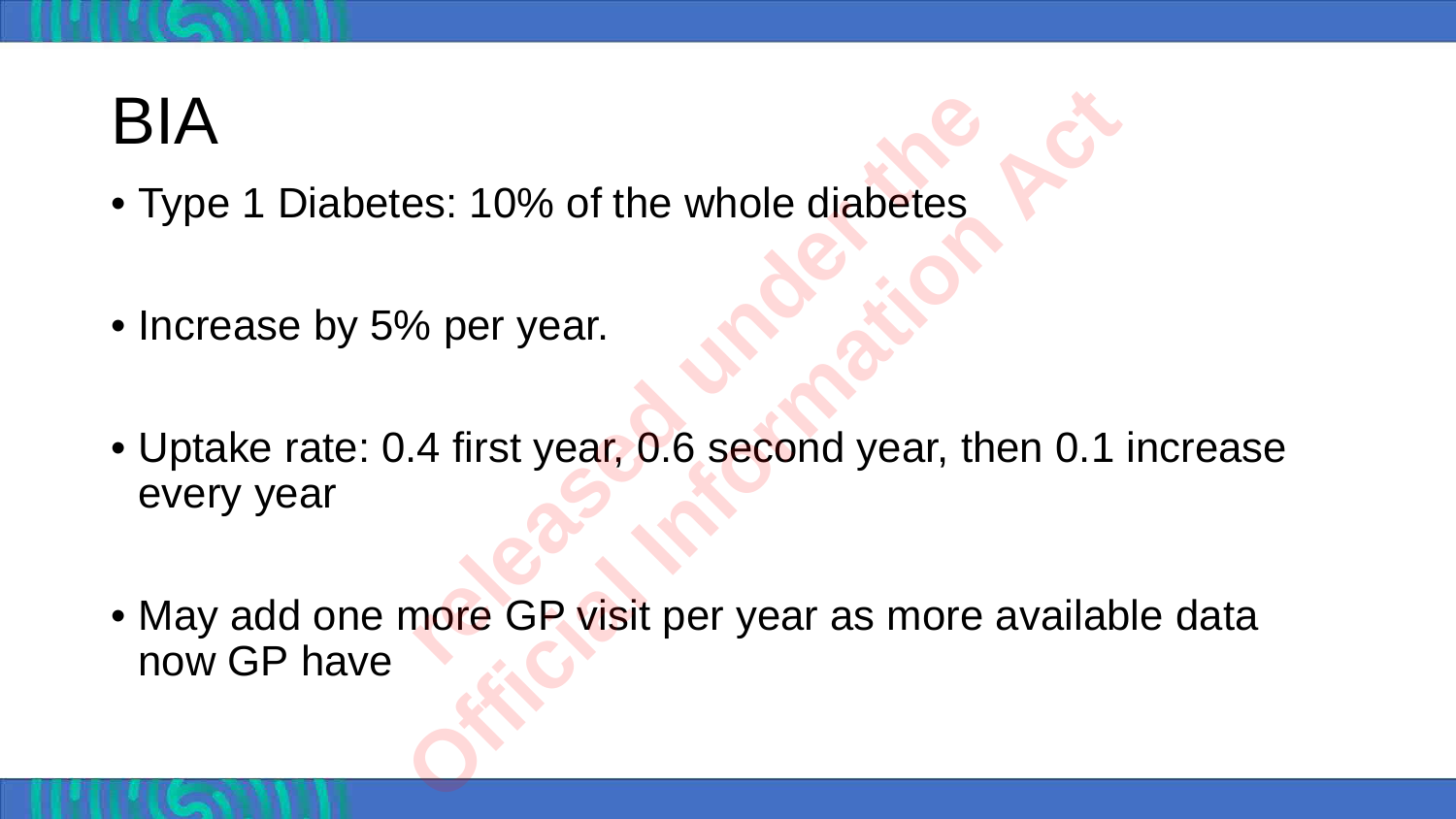## **BIA**



| Year                           | $\mathbf{1}$                                           | $\overline{2}$                                           | $\overline{\mathbf{3}}$                                | $\overline{\mathbf{4}}$                                | 5                                                      | <b>NPV</b>                                                      |
|--------------------------------|--------------------------------------------------------|----------------------------------------------------------|--------------------------------------------------------|--------------------------------------------------------|--------------------------------------------------------|-----------------------------------------------------------------|
| N of Type 1 Patients           | 25,300                                                 | 26,565                                                   | 27,893                                                 | 29,288                                                 | 30,752                                                 |                                                                 |
| Uptake                         | 0.4                                                    | 0.6                                                      | 0.7                                                    | 0.8                                                    | 0.9                                                    |                                                                 |
| N of patients on Free<br>style | 10,120                                                 | 15,939                                                   | 19,525                                                 | 23,430                                                 | 27,677                                                 |                                                                 |
| <b>Total costs to DHB</b>      | Withheld under section<br>9(2)(b)(ii), 9(2)(ba)(i) and | Withheld under section<br>$9(2)(b)(ii), 9(2)(ba)(i)$ and | Withheld under section<br>9(2)(b)(ii), 9(2)(ba)(i) and | Withheld under section<br>9(2)(b)(ii), 9(2)(ba)(i) and | Withheld under section<br>9(2)(b)(ii), 9(2)(ba)(i) and | Withheld under section 9(2)<br>(b)(ii), 9(2)(ba)(i) and 9(2)(j) |
|                                |                                                        |                                                          |                                                        |                                                        |                                                        |                                                                 |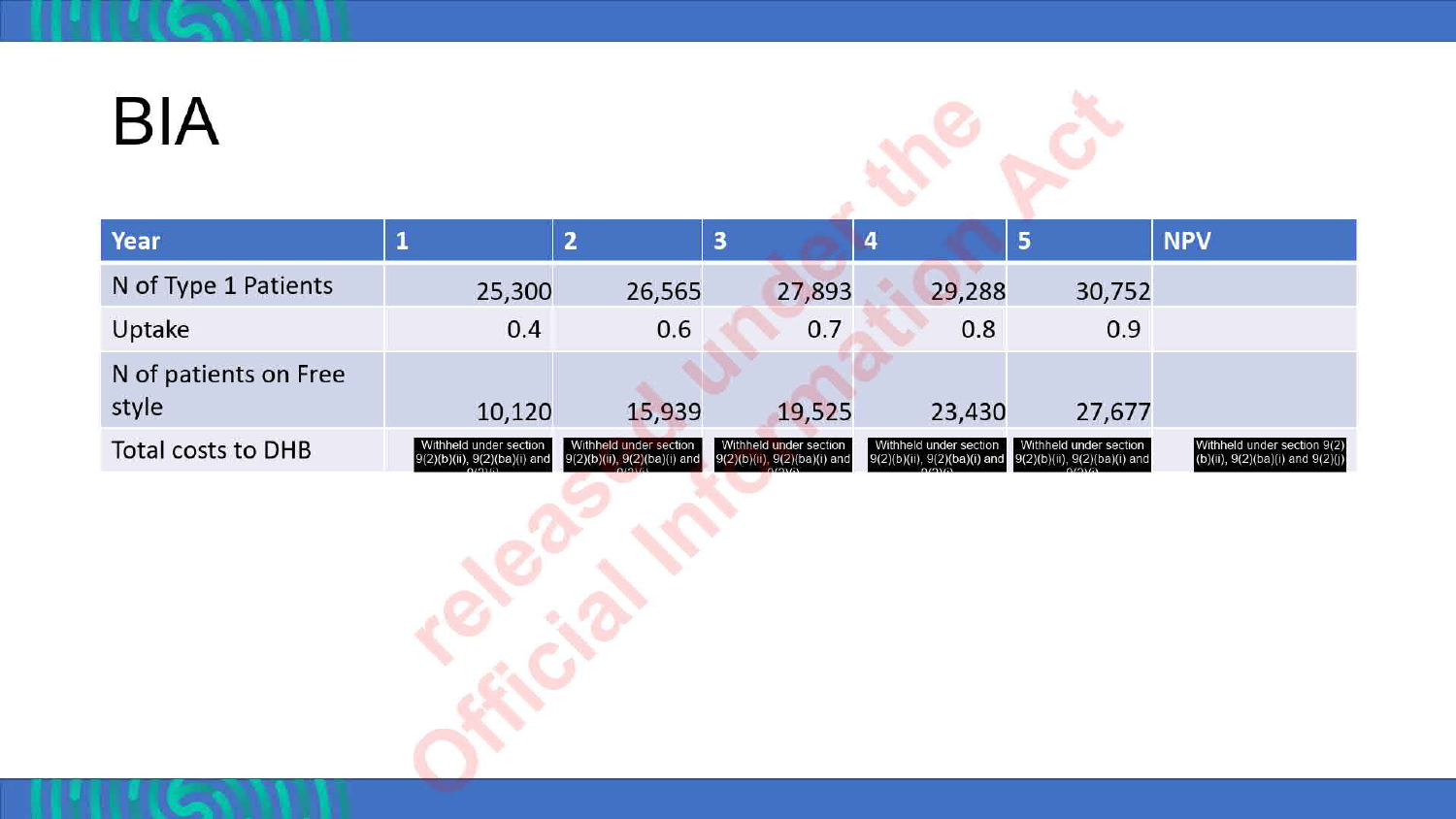# Discussion & Questions

- Low CUA results with wide range
- May suitable for young patients who fear finger prick
- May suitable for patients who have really bad blood sugar control and require frequent tests **release 1 Allen Strategier Sections**<br>the with wide range<br>or young patients who fear finger<br>for patients who have really<br>quire frequent tests<br>poly to all type 1 diabetes patients **Official Information Act**
- Probably not apply to all type 1 diabetes patients